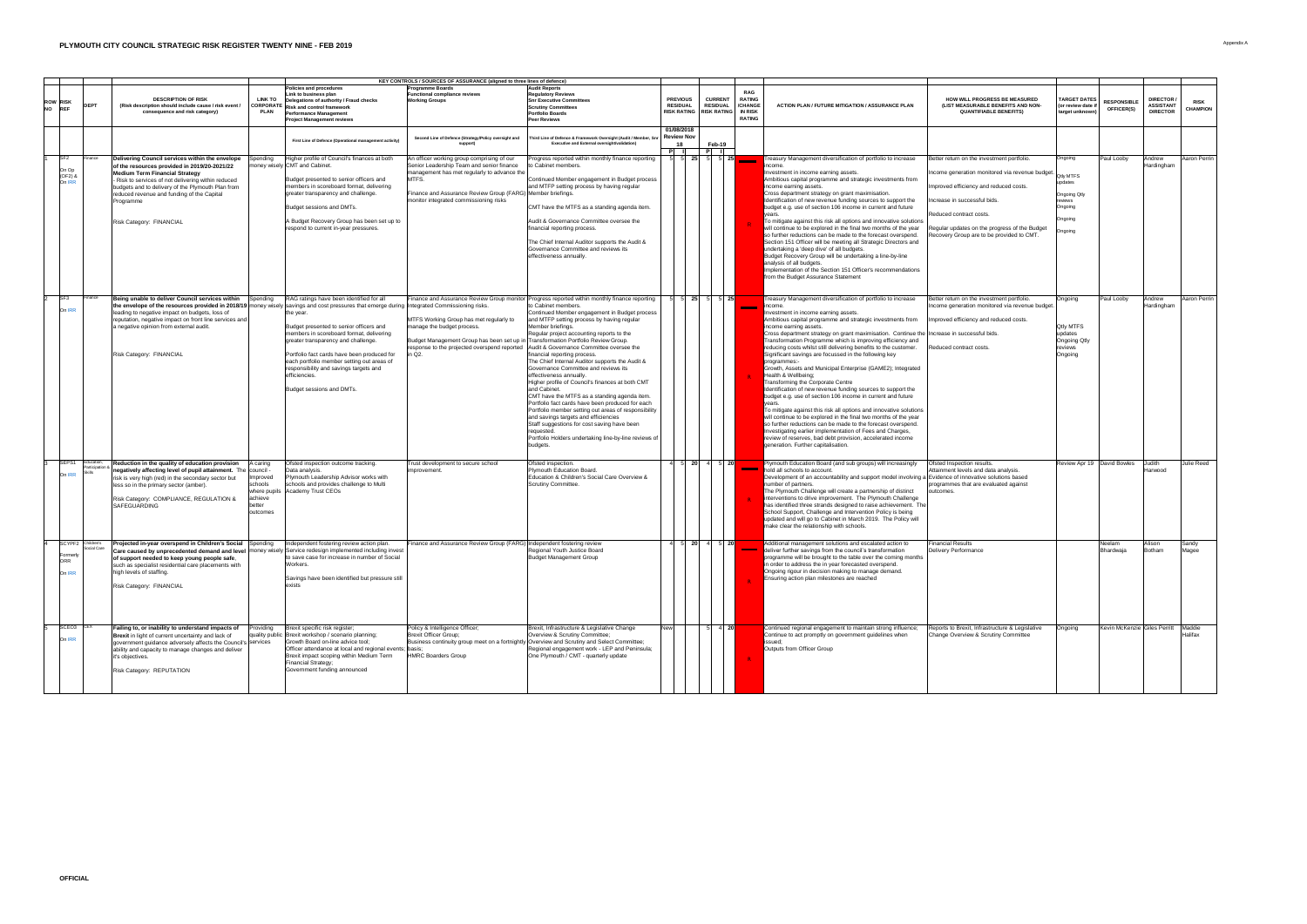|                                                                 |                                                       |                                                                                                                                                                                                                                                                                                                                                                                                                                                                                                                                                                                                                                                                                                                                                                                                                                                                                                                                                                                                                                                       | <b>Policies and procedures</b>                                                                                                                                                                                                                                                                                                                                                                                                                                                                                                                                                                                                                                                                                                                           | <b>Programme Boards</b>                                                                                                                                                                                                                                                                                                                                                                                                  | <b>Audit Reports</b>                                                                                                                                                                                                                                                                                                |                                    |                                                                           |                                                               |                                                                                                                                                                                                                                                                                                                                                                                                                                                                                                                                                                                                                                                                                                                                                                                                                                                                                                                                                    |                                                                                                                                                                                                                                                                                                                                                                                                                                                                      |                                                              |                                          |                                                         |                                  |
|-----------------------------------------------------------------|-------------------------------------------------------|-------------------------------------------------------------------------------------------------------------------------------------------------------------------------------------------------------------------------------------------------------------------------------------------------------------------------------------------------------------------------------------------------------------------------------------------------------------------------------------------------------------------------------------------------------------------------------------------------------------------------------------------------------------------------------------------------------------------------------------------------------------------------------------------------------------------------------------------------------------------------------------------------------------------------------------------------------------------------------------------------------------------------------------------------------|----------------------------------------------------------------------------------------------------------------------------------------------------------------------------------------------------------------------------------------------------------------------------------------------------------------------------------------------------------------------------------------------------------------------------------------------------------------------------------------------------------------------------------------------------------------------------------------------------------------------------------------------------------------------------------------------------------------------------------------------------------|--------------------------------------------------------------------------------------------------------------------------------------------------------------------------------------------------------------------------------------------------------------------------------------------------------------------------------------------------------------------------------------------------------------------------|---------------------------------------------------------------------------------------------------------------------------------------------------------------------------------------------------------------------------------------------------------------------------------------------------------------------|------------------------------------|---------------------------------------------------------------------------|---------------------------------------------------------------|----------------------------------------------------------------------------------------------------------------------------------------------------------------------------------------------------------------------------------------------------------------------------------------------------------------------------------------------------------------------------------------------------------------------------------------------------------------------------------------------------------------------------------------------------------------------------------------------------------------------------------------------------------------------------------------------------------------------------------------------------------------------------------------------------------------------------------------------------------------------------------------------------------------------------------------------------|----------------------------------------------------------------------------------------------------------------------------------------------------------------------------------------------------------------------------------------------------------------------------------------------------------------------------------------------------------------------------------------------------------------------------------------------------------------------|--------------------------------------------------------------|------------------------------------------|---------------------------------------------------------|----------------------------------|
| <b>ROW RISK</b><br>NO REF                                       |                                                       | <b>LINK TO</b><br><b>DESCRIPTION OF RISK</b><br>(Risk description should include cause / risk event<br><b>PLAN</b><br>consequence and risk category)                                                                                                                                                                                                                                                                                                                                                                                                                                                                                                                                                                                                                                                                                                                                                                                                                                                                                                  | Link to business plan<br>Delegations of authority / Fraud checks<br>, CORPORATE $ $ Risk and control framework<br><b>Performance Management</b><br><b>Project Management reviews</b>                                                                                                                                                                                                                                                                                                                                                                                                                                                                                                                                                                     | <b>Functional compliance reviews</b><br><b>Working Groups</b>                                                                                                                                                                                                                                                                                                                                                            | <b>Regulatory Reviews</b><br><b>Snr Executive Committees</b><br><b>Scrutiny Committees</b><br><b>Portfolio Boards</b><br><b>Peer Reviews</b>                                                                                                                                                                        | <b>PREVIOUS</b><br><b>RESIDUAL</b> | <b>CURRENT</b><br><b>RESIDUAL</b><br>RISK RATING RISK RATING NIN RISK     | <b>RAG</b><br><b>RATING</b><br><b>CHANGE</b><br><b>RATING</b> | <b>ACTION PLAN / FUTURE MITIGATION / ASSURANCE PLAN</b>                                                                                                                                                                                                                                                                                                                                                                                                                                                                                                                                                                                                                                                                                                                                                                                                                                                                                            | <b>HOW WILL PROGRESS BE MEASURED</b><br>(LIST MEASURABLE BENEFITS AND NON-<br><b>QUANTIFIABLE BENEFITS)</b>                                                                                                                                                                                                                                                                                                                                                          | <b>TARGET DATES</b><br>(or review date if<br>target unknown) | <b>RESPONSIBLE</b><br><b>OFFICER(S)</b>  | <b>DIRECTOR/</b><br><b>ASSISTANT</b><br><b>DIRECTOR</b> | <b>RISK</b><br><b>CHAMPION</b>   |
|                                                                 |                                                       |                                                                                                                                                                                                                                                                                                                                                                                                                                                                                                                                                                                                                                                                                                                                                                                                                                                                                                                                                                                                                                                       | First Line of Defence (Operational management activity)                                                                                                                                                                                                                                                                                                                                                                                                                                                                                                                                                                                                                                                                                                  | Second Line of Defence (Strategy/Policy oversight and<br>support)                                                                                                                                                                                                                                                                                                                                                        | Third Line of Defence & Framework Oversight (Audit / Member, Snr   Review Nov<br><b>Executive and External oversight/validation)</b>                                                                                                                                                                                | 01/08/2018<br>18                   | Feb-19                                                                    |                                                               |                                                                                                                                                                                                                                                                                                                                                                                                                                                                                                                                                                                                                                                                                                                                                                                                                                                                                                                                                    |                                                                                                                                                                                                                                                                                                                                                                                                                                                                      |                                                              |                                          |                                                         |                                  |
| $\overline{\qquad}$ SEPS2 $\qquad$<br>Formerly<br>ORR<br>On IRR | Education,<br>Participation                           | Growing volume and complexity of demand<br>A caring<br>across services increases risk of failure to meet<br><b>Council</b><br>statutory duties and impacts our ability to improve<br>children,<br>outcomes for vulnerable children and young people<br>young people<br>with Special Education Needs and Disabilities<br>and adults<br>(SEND):<br><i>c</i> orected<br>Short/medium-term consequences:-<br>-Compliance failures<br>-Customer disappointment/failure to manage<br>expectations<br>-Media reporting and adverse publicity<br>-Damage to reputation<br>-Impact on other departments/increased caseloads<br>-Reduced staff resilience<br>Long-term consequences:-<br><b>Litigation</b><br>-Reduced ability of those affected to achieve full<br>potential / impact on future economy / increased                                                                                                                                                                                                                                            | Ofsted inspection outcome tracking;<br>Role profiles are reviewed when staff leave;                                                                                                                                                                                                                                                                                                                                                                                                                                                                                                                                                                                                                                                                      | Monitoring of EPS Scorecard;<br>Monitoring of risks                                                                                                                                                                                                                                                                                                                                                                      | Ofsted inspections;<br>Plymouth Education Board;<br>Education & Children's Social Care Overview &<br><b>Scrutiny Committee</b>                                                                                                                                                                                      |                                    | $\begin{array}{ c c c c c c } \hline \end{array}$ 16 4 4 16               |                                                               | Action plans to manage impact;<br>Performance management going forward;<br>Review of Service demands to identify trends;<br>Strategic planning for the department will set our future<br>arrangements to secure functions and capacity;<br>Transformation and move to partnership working with schools to<br>secure functions and improve capacity.                                                                                                                                                                                                                                                                                                                                                                                                                                                                                                                                                                                                | Delivery plans and clear service standards;<br>Performance Scorecard;<br>Actions from staff wellbeing and stress surveys.                                                                                                                                                                                                                                                                                                                                            | <b>Ongoing</b>                                               | Judith Harwood Alison                    | <b>Botham</b>                                           | Julie Reed                       |
|                                                                 |                                                       | demand for adult services<br>Risk Category: COMPLIANCE, REGULATION &<br><b>SAFEGUARDING</b>                                                                                                                                                                                                                                                                                                                                                                                                                                                                                                                                                                                                                                                                                                                                                                                                                                                                                                                                                           |                                                                                                                                                                                                                                                                                                                                                                                                                                                                                                                                                                                                                                                                                                                                                          |                                                                                                                                                                                                                                                                                                                                                                                                                          |                                                                                                                                                                                                                                                                                                                     |                                    |                                                                           |                                                               |                                                                                                                                                                                                                                                                                                                                                                                                                                                                                                                                                                                                                                                                                                                                                                                                                                                                                                                                                    |                                                                                                                                                                                                                                                                                                                                                                                                                                                                      |                                                              |                                          |                                                         |                                  |
| $7$ SF5<br>On IRR                                               | Finance                                               | The Council not meeting its obligation to keep<br>roviding<br>quality public<br>data secure by failing to adhere to Data<br><b>Protection Act 2018 Regulations results in loss of Services</b><br>trust in the Council and/or financial penalty from the<br><b>Risk Category: COMPLIANCE, REGULATION &amp;</b><br><b>SAFEGUARDING</b>                                                                                                                                                                                                                                                                                                                                                                                                                                                                                                                                                                                                                                                                                                                 | Staff awareness training has been rolled out.<br>Incident reporting and management in place.<br>Escalation of breaches to Management of<br>Information Risk Owner (SIRO).<br><b>Annual IT Health Check</b><br>Regular vulnerability scans carried out<br>T Infrastructure patching policy in place<br>Pro-active monitoring by Babcock.<br><b>ICO</b> Action Plan.<br>Information Audit completed for all departments<br>Staff workshops completed re: GDPR                                                                                                                                                                                                                                                                                              | Management of Information Security (MISF)<br>Group<br>Devon Information Security Partnership (DISP) Governance Committee<br>Information Security Forum (MISF) and Senior  Information Lead Officer Group (ILOG) raise<br>awareness within department<br>Information Governance Manager has raised<br>awareness of GDPR at CMT and DMTs<br>Completion of mandatory eLearning being<br>tracked through Balanced Scorecards | Senior Information Risk Owner (SIRO) in place.<br>Annual Information Governance report to Audit and<br><b>External Compliance assessment.</b><br>CMT regularly briefed.                                                                                                                                             |                                    |                                                                           |                                                               | Roll out staff awareness training to all staff.<br>Implement greater reporting consistency within directorates.<br>Implement improved incident analysis within the Service Desk.<br>Ensure full corporate attendance for MISF.<br>Improved contract management with partners.<br>Implement greater reporting consistency within directorates.<br>Implement improved incident analysis within the Service Desk.<br><b>Ensure full corporate attendance for MISF.</b><br>Standardised breach management processes distributed to key escalation at contract management meetings<br>2017 saw a decrease in breaches, however 2017/18 has seen<br>an increase in escalations to the ICO.<br>Implement compliance requirements into Delt business as usual Reporting of non-attendance to directors<br>- This is a workstream of the information management project.<br>Corporate Privacy Notice complete, service specific Notices<br>being finalised. | Reports from HR training detailing completion<br>atistics<br>Improved breach reports distributed to<br><b>directorates</b><br>Detailed breach reports for partners and<br>Monitor action plan through MISF/ILOG                                                                                                                                                                                                                                                      | Ongoing<br>Ongoing<br>Ongoing<br>Ongoing<br>Ongoing          | John Finch                               |                                                         | Andy Ralphs Emma Rose            |
| SCEO4 CEX                                                       |                                                       | Potential snap national elections and/or<br>Providing<br>referendum caused by Brexit<br>services<br>Risk of not having enough staff available, voter<br>fatigue - negative impact on our register as well as<br>election turn-out, heightened stress level with the<br>core and wider team.<br><b>Risk Category: REPUTATION</b>                                                                                                                                                                                                                                                                                                                                                                                                                                                                                                                                                                                                                                                                                                                       | <b>Election Risk Register</b><br>quality public Communication Plan to core and wider team to<br>prepare<br>Partners have been briefed and confirmed<br>readiness (Polling stations / Printers and other<br>key partners)                                                                                                                                                                                                                                                                                                                                                                                                                                                                                                                                 | Call out ARO to CMT for support                                                                                                                                                                                                                                                                                                                                                                                          | Elections Programme Board                                                                                                                                                                                                                                                                                           |                                    | $\vert$ 15 $\vert$<br>5 <sup>1</sup>                                      |                                                               | Ongoing Brexit monitoring                                                                                                                                                                                                                                                                                                                                                                                                                                                                                                                                                                                                                                                                                                                                                                                                                                                                                                                          |                                                                                                                                                                                                                                                                                                                                                                                                                                                                      | Ongoing                                                      | Glenda Favor-<br>Ankersen                | <b>Giles Perritt</b>                                    | Maddie                           |
|                                                                 |                                                       | $\vert$ Street Services Risk of non delivery of a plan for waste that<br>A growing<br>delivers increased recycling levels in Plymouth<br>and ensures it meets the PFI targets agreed in the<br><b>SW Devon Waste Partnership</b><br>sustainable<br>city that<br>The city's recycling targets are achieved and the service is modernised and cares about<br>If the style respective to that the increase in demand on the service in accordance $\left $ the<br>with the Plymouth Plan Housing Growth can be met<br>environment<br><b>Risk Category: DEVELOPMENT &amp;</b><br><b>REGENERATION</b>                                                                                                                                                                                                                                                                                                                                                                                                                                                      | Modernisation Plan in place across Street<br>Scene and Waste Department focussing on<br>back office systems and processes which are<br>designed to improve the delivery of frontline<br>services for customers. Measures either<br>delivered or in progress include<br>communications campaigns; utilising other<br>teams in the Council who are engaging with<br>residents to also encourage recycling;<br>limproving service request resolution times;<br>optimising crew routes; and new technology to<br>transform task allocations and data recording.                                                                                                                                                                                              | Monthly Modernisation Board to review<br>progress against Modernisation Plan,<br>supported by regular Performance meetings to<br>assess customer experience.<br>Monthly Balanced Scorecard of KPIs which<br>include recycling rates.                                                                                                                                                                                     | The South West Devon Waste Partnership hold<br>quarterly meetings.                                                                                                                                                                                                                                                  |                                    | $4$ 12 3 4 12                                                             |                                                               | Delivery of the Modernisation Plan.<br>Continued delivery of alternate weekly collections against<br>adopted business case - monthly monitoring with SWDWP<br>partners with regard to disposal tonnages.<br>Utilisation of commissioned participation survey to target areas<br>$\blacksquare$ that have lower rates of recycling.<br>Investment in recycling campaigns across the city.<br>Introduction of recycling on the go pods.                                                                                                                                                                                                                                                                                                                                                                                                                                                                                                              | Delivery against Modernisation Plan, service<br>standards and KPIs.<br>Monitoring of tonnages against forecasted<br>disposal amounts                                                                                                                                                                                                                                                                                                                                 | Ongoing                                                      | Lou Hayward                              |                                                         | Lou Hayward Andy Sharp           |
| $\overline{10}$ STS1<br>On IRR                                  | Office of the<br>IDirector of<br><b>Public Health</b> | Failure to reduce Health Inequalities will mean our  A caring city - Thrive Plymouth framework was adopted by full Finance and Assurance Review Group review The Health & Wellbeing Board.<br>Reduced<br>poorest residents continue to live shorter lives as<br>well as more years in ill health. This risk impacts the   health<br>city's growth ambitions as well as the sustainability of linequalities<br>the health and social care system through increased<br>demands on welfare care, support and health<br>services. Further risk of failing to achieve the city's<br>vision where "an outstanding quality of life is enjoyed<br>by everyone" and the key Caring Plymouth objective<br>to reduce health and social inequalities.<br>Reducing inequalities particularly in health and between communities is a<br>long term priority for the City Council to support the delivery of the vision for<br>Plymouth where an outstanding quality of life is enjoyed by everyone<br>Risk Category: COMPLIANCE, REGULATION &<br><b>SAFEGUARDING</b> | council in 2014 and links directly to the<br>Plymouth Plan and Integrated Commissioning   quarterly.<br>Strategies. It provides good foundation to<br>achieve prevention in all services and decision<br>making processes.<br>The focus of Thrive Plymouth in year one was<br>on workplace health and wellbeing, in year two<br>it was on schools and young children, in year<br>three it was on localising the national 'One You'  <br>  health improvement campaign, and in year four<br>was on mental wellbeing (focussing on the five<br>ways to wellbeing).<br>The current year five focus is on people<br>connecting through food. This was launched<br>on 16 October 2018. The focus of Year six<br>(starting in November 2019) is Mayflower 400. | Joint Integrated Commissioning Risk Register                                                                                                                                                                                                                                                                                                                                                                             | Thrive Plymouth integral to the original Plymouth<br>Plan and updated information included in the<br>refreshed version (monitored via CMT/Cabinet/Full<br>Council.)<br>The Director of Public Health's annual report<br>focusses on the previous year of Thrive Plymouth<br>(highlighting successes and challenges) |                                    | $\overline{12}$ $\overline{3}$ $\overline{4}$ $\overline{12}$<br>$4$ 12 3 |                                                               | Persistent action across the Council is required at many levels<br>to tackle inequalities by addressing the wider detriments of<br>The public health team and partners continue to work with<br>employers (year one focus) and schools (year two focus) to<br>influence healthier lifestyles. The team continues to embed and reported upon in the subsequent DPH annual<br>promote the national One You campaign across the city. The<br>'five ways to wellbeing' has been adopted across the city as the<br>single approach to improving mental wellbeing.<br>Thrive Plymouth has an annual focus determined by local and<br>national priorities an annual action plan is developed and<br>implemented. The Thrive Plymouth Network will continue to<br>meet on a quarterly basis to ensure delivery of the programme.                                                                                                                           | At the highest level health inequalities can be<br>measured in changes in life expectancy. ODPH<br>produces a report each year to monitor this, along<br>with a Thrive Plymouth Performance Framework<br>providing more detail at a local level. Each year of<br>the Thrive Plymouth campaign is evaluated and<br>report.<br>At the 5 year and 10 year stage we will hope to<br>repeat the Health and Wellbeing survey to give us<br>additional monitoring progress. |                                                              | Jan-19 Sarah Lees /<br><b>Rob Nelder</b> |                                                         | <b>Ruth Harrell Scott Senior</b> |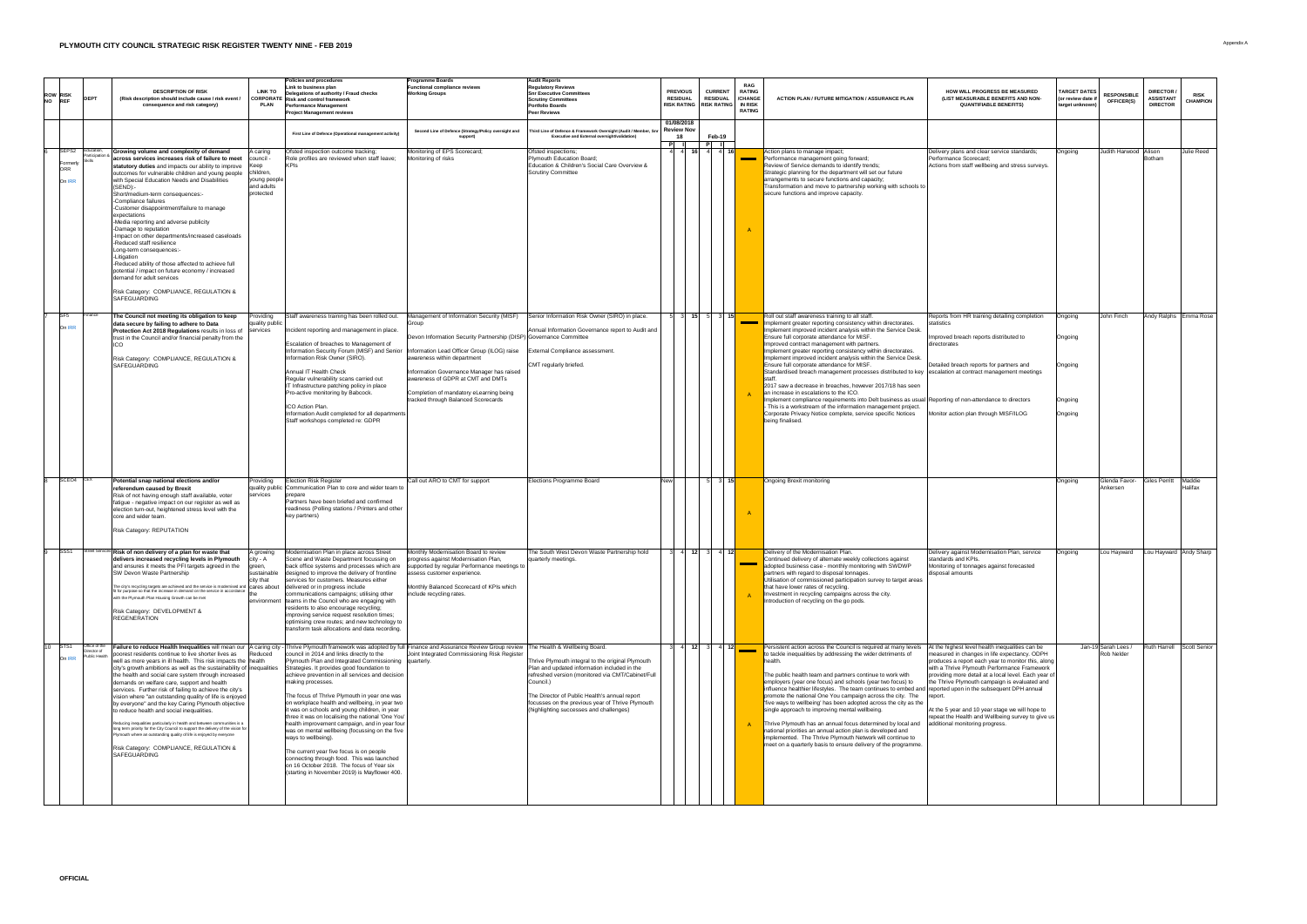|                                     |                                           |                                                                                                                                                                                                                                                                                                                                                                                                                                                                                                                                                                                                                                                                                                                                                                                                                                                                                                                                        | <b>Policies and procedures</b>                                                                                                                                                                                                                                                                                                                                                                                                                                                                                                                                                                                                                                                                                                                                                                                                                                                                                                                                                                                                                                                                                                                                                                                                                                                                                                                                                              | <b>Programme Boards</b>                                                                                               | <b>Audit Reports</b>                                                                                                                                                                                                                                                                                                                                                             |                                                               |                                                                                                                    |                                                                           |                                                                                                                                                                                                                                                                                                                                                                                                                                                                                                                                                                                                                                                                                                                                                                                                                                                                                                                                                                                                           |                                                                                                                                                                                                                        |                                                               |                                                    |                                                         |                                |
|-------------------------------------|-------------------------------------------|----------------------------------------------------------------------------------------------------------------------------------------------------------------------------------------------------------------------------------------------------------------------------------------------------------------------------------------------------------------------------------------------------------------------------------------------------------------------------------------------------------------------------------------------------------------------------------------------------------------------------------------------------------------------------------------------------------------------------------------------------------------------------------------------------------------------------------------------------------------------------------------------------------------------------------------|---------------------------------------------------------------------------------------------------------------------------------------------------------------------------------------------------------------------------------------------------------------------------------------------------------------------------------------------------------------------------------------------------------------------------------------------------------------------------------------------------------------------------------------------------------------------------------------------------------------------------------------------------------------------------------------------------------------------------------------------------------------------------------------------------------------------------------------------------------------------------------------------------------------------------------------------------------------------------------------------------------------------------------------------------------------------------------------------------------------------------------------------------------------------------------------------------------------------------------------------------------------------------------------------------------------------------------------------------------------------------------------------|-----------------------------------------------------------------------------------------------------------------------|----------------------------------------------------------------------------------------------------------------------------------------------------------------------------------------------------------------------------------------------------------------------------------------------------------------------------------------------------------------------------------|---------------------------------------------------------------|--------------------------------------------------------------------------------------------------------------------|---------------------------------------------------------------------------|-----------------------------------------------------------------------------------------------------------------------------------------------------------------------------------------------------------------------------------------------------------------------------------------------------------------------------------------------------------------------------------------------------------------------------------------------------------------------------------------------------------------------------------------------------------------------------------------------------------------------------------------------------------------------------------------------------------------------------------------------------------------------------------------------------------------------------------------------------------------------------------------------------------------------------------------------------------------------------------------------------------|------------------------------------------------------------------------------------------------------------------------------------------------------------------------------------------------------------------------|---------------------------------------------------------------|----------------------------------------------------|---------------------------------------------------------|--------------------------------|
| <b>ROW RISK</b><br>NO REF           |                                           | <b>LINK TO</b><br><b>DESCRIPTION OF RISK</b><br>(Risk description should include cause / risk event)<br><b>PLAN</b><br>consequence and risk category)                                                                                                                                                                                                                                                                                                                                                                                                                                                                                                                                                                                                                                                                                                                                                                                  | <b>Link to business plan</b><br>Delegations of authority / Fraud checks<br><b>CORPORATE</b> Risk and control framework<br><b>Performance Management</b><br><b>Project Management reviews</b>                                                                                                                                                                                                                                                                                                                                                                                                                                                                                                                                                                                                                                                                                                                                                                                                                                                                                                                                                                                                                                                                                                                                                                                                | <b>Functional compliance reviews</b><br><b>Working Groups</b>                                                         | <b>Regulatory Reviews</b><br><b>Snr Executive Committees</b><br><b>Scrutiny Committees</b><br><b>Portfolio Boards</b><br><b>Peer Reviews</b>                                                                                                                                                                                                                                     | <b>PREVIOUS</b><br><b>RESIDUAL</b><br>RISK RATING RISK RATING | <b>CURRENT</b><br><b>RESIDUAL</b>                                                                                  | <b>RAG</b><br><b>RATING</b><br>/CHANGE<br><b>IN RISK</b><br><b>RATING</b> | <b>ACTION PLAN / FUTURE MITIGATION / ASSURANCE PLAN</b>                                                                                                                                                                                                                                                                                                                                                                                                                                                                                                                                                                                                                                                                                                                                                                                                                                                                                                                                                   | <b>HOW WILL PROGRESS BE MEASURED</b><br>(LIST MEASURABLE BENEFITS AND NON-<br><b>QUANTIFIABLE BENEFITS)</b>                                                                                                            | TARGET DATES<br>(or review date if $\vert$<br>target unknown) | <b>RESPONSIBLE</b><br><b>OFFICER(S)</b>            | <b>DIRECTOR /</b><br><b>ASSISTANT</b><br><b>DIRECTO</b> | <b>RISK</b><br><b>CHAMPION</b> |
|                                     |                                           |                                                                                                                                                                                                                                                                                                                                                                                                                                                                                                                                                                                                                                                                                                                                                                                                                                                                                                                                        | First Line of Defence (Operational management activity)                                                                                                                                                                                                                                                                                                                                                                                                                                                                                                                                                                                                                                                                                                                                                                                                                                                                                                                                                                                                                                                                                                                                                                                                                                                                                                                                     | Second Line of Defence (Strategy/Policy oversight and                                                                 | Third Line of Defence & Framework Oversight (Audit / Member, Snr<br><b>Executive and External oversight/validation)</b>                                                                                                                                                                                                                                                          | 01/08/2018<br><b>Review Nov</b>                               | Feb-19<br>$\overline{\phantom{a}}$ , and the set of $\overline{\phantom{a}}$                                       |                                                                           |                                                                                                                                                                                                                                                                                                                                                                                                                                                                                                                                                                                                                                                                                                                                                                                                                                                                                                                                                                                                           |                                                                                                                                                                                                                        |                                                               |                                                    |                                                         |                                |
| $\overline{\overline{\text{SHR1}}}$ | <b>IFinance</b>                           | Maintaining Corporate/Senior Leadership Team<br>'roviding<br><b>capacity and resilience to deliver the Council</b><br><b>Plan.</b> Potential for adverse impact on the citizens of Services<br>Plymouth and the Council's reputation if strategic<br>workforce plans are not effectively implemented.<br>We take responsibility for our actions. care about their impact on others and<br>expect others will do the same. Critical success factors; attraction, recruitment,<br>development and retention of senior leaders; organisational design which is fit for<br>purpose to deliver our statutory duties and Council objectives; Senior Leaders<br>reporting they feel safe, happy and thriving at work with appropriate arrangements<br>in place to support resilience<br>Risk Category: SERVICE DELIVERY /<br>REPUTATION                                                                                                       | Organisational Restructure toolkit in place.<br>quality public CMT/SLT leadership development programme<br>under evaluation.<br>Team Plymouth quarterly events in place.<br>Multi-agency coaching network in place.<br>Occupational Health and Employee Assistance<br>Programme in place.<br>Succession Plans being developed for all<br>critical roles.<br>Agile HR policies and procedures available on<br>staffroom.<br>Workforce data.<br>Sickness absence and staff turnover.<br>Agency/interim spend controls.                                                                                                                                                                                                                                                                                                                                                                                                                                                                                                                                                                                                                                                                                                                                                                                                                                                                        |                                                                                                                       | Organisational Design proposals approved by<br>Council in January for full implementation by<br>summer 2018.<br>People Strategy 2016-20 endorsed by Cabinet May<br>2017 (Talent, Leadership & Culture).<br>Senior Leadership capacity has increased with the<br>Strategic Director for Customer and Corporate<br>Services appointed to and started with PCC in<br>November 2018. | 10 <sup>1</sup>                                               | $\overline{5}$ 10                                                                                                  |                                                                           | Organisational Development Phase 2 Action Plan for the Senior Sickness absence due to stress, anxiety or<br>Leadership Team to be implemented to include:<br>Strategic workforce plans for the Senior Leadership Team.<br>New Senior Leadership Team structure to be appointed.<br>Implementation of 'The Way We Work' transformation<br>programme (technology, information management,<br>accommodation) to enable the right conditions for success.                                                                                                                                                                                                                                                                                                                                                                                                                                                                                                                                                     | depression; performance against Council's<br>objectives; delivery of People Strategy; staff<br>survey; wellbeing and resilience survey; safety<br>climate survey; senior leadership staff turnover;<br>exit interviews | Implementation<br>01/10/2018 with<br>month review             | <b>Tracey Lee</b>                                  | Tracey Lee                                              | Maddie<br>Halifax              |
| $12$ SSPI1                          | Strategic<br>Planning 8<br>Infrastructur  | <b>Cladding issues on buildings in Plymouth above</b> $ A $ caring<br>18m that have the potential to contain, or have been council -<br>lidentified as containing ACM cladding that has a risk Keep<br>childrer<br>of combustion<br><b>Risk Category: COMPLIANCE, REGULATION &amp;</b><br>and adults<br>protected<br><b>SAFEGUARDING</b>                                                                                                                                                                                                                                                                                                                                                                                                                                                                                                                                                                                               | National guidance has been produced and<br>actioned or communicated by PCC.<br>A strategic overview on affected buildings has<br>young people taken place and communication to all relevant<br>building owners.<br>24 hour patrols and a full list of fire and safety<br>measures have been fully implemented at 3<br>sites including compartmentalisation and all<br>publically owned buildings are being reviewed.<br>Sprinkler system is being installed in 3<br>Devonport towers.                                                                                                                                                                                                                                                                                                                                                                                                                                                                                                                                                                                                                                                                                                                                                                                                                                                                                                       |                                                                                                                       | The responsibility lies with the individual building<br>owners but PCC and Devon and Somerset Fire and<br>Rescue Service have taken the lead on<br>communicating relevant information to all affected<br>properties.<br>Strategic lead overview (Gold) at PCC with support<br>from DSFRS and the relevant affected building<br>'responsible person'.                             |                                                               | $\begin{array}{ c c c c c c c c } \hline \textbf{10} & \textbf{2} & \textbf{5} & \textbf{10} \ \hline \end{array}$ |                                                                           | Monitoring of remedial measures by PCC to ensure building<br>owners are carrying out their responsibilities effectively.<br>Re-cladding of some buildings has taken place and is<br>satisfactory. Some buildings still have the ACM but are<br>currently being procured to action and interim measures still in<br>place. Central Governments 'DELTA' system (to identify all risk   relevant legislation.<br>buildings) has been completed and closed out.                                                                                                                                                                                                                                                                                                                                                                                                                                                                                                                                               | nternal business process monitoring.<br><b>PCC taking a complete overview of monitoring</b><br>and intervention where necessary.<br>Possible enforcement action in the future via                                      |                                                               | May-19 Paul Barnard                                | Anthony<br>Pavne.                                       | <b>Andy Sharp</b>              |
| $\overline{13}$ SF6<br>On IRR       | <b>Finance</b>                            | Maintaining awareness of anti-fraud measures to<br>Spending<br> help prevent or identify instances of fraud, corruption   money wisely   Whistle blowing Policy;<br>and bribery and help protect public funds.<br><b>Risk Category: REPUTATION / FINANCIAL</b>                                                                                                                                                                                                                                                                                                                                                                                                                                                                                                                                                                                                                                                                         | Anti-Fraud, Bribery and Corruption Policy;<br>Register of interests/hospitality;<br><b>Fraud Awareness eLearning;</b><br>Data analytics tool being implemented                                                                                                                                                                                                                                                                                                                                                                                                                                                                                                                                                                                                                                                                                                                                                                                                                                                                                                                                                                                                                                                                                                                                                                                                                              | Devon Audit Partnership Counter-Fraud Team; Audit & Governance Committee;<br><b>Operational Risk Management Group</b> | S151 Officer;<br>Monitoring Officer                                                                                                                                                                                                                                                                                                                                              |                                                               | $\frac{1}{5}$ 10                                                                                                   |                                                                           | Fraud Strategy and Response Plan;<br>DAP attendance at Fraud and Corruption in Local Government<br>Procurement webinar to discuss future actions / best practice;<br>Stronger links with Risk Management Strategy;<br>Expanding use of Data analytics tool                                                                                                                                                                                                                                                                                                                                                                                                                                                                                                                                                                                                                                                                                                                                                | Completion of actions from the Fraud Strategy<br>and Response Plan                                                                                                                                                     | Ongoing                                                       | Paul Looby /<br>Ken Johnson                        | Andrew<br>lardingham                                    | Aaron Perrin                   |
| 14 SCYPF1 Children's<br>On IRR      | Social Care                               | <b>Risk to vulnerable children and young people in</b> A caring<br>the care system, by not delivering early<br>COUNCIL-<br>Focus on<br>intervention and prevention and responding as<br>soon as possible to their needs and promote better   prevention<br>and early<br>long term life outcomes.<br>intervention<br>Early intervention aims to promote better long term life outcomes for<br>families, and in doing so, also prevent them needing more intensive and<br>higher cost services in the future, such as children's social care or the<br>criminal justice system.<br><b>Risk Category: COMPLIANCE, REGULATION &amp;</b><br><b>SAFEGUARDING</b>                                                                                                                                                                                                                                                                             | <b>Troubled Families Programme</b><br><b>Early Help Assessment Tool</b><br>The Children and Young People's<br>Commissioning Plan<br><b>Families with a Future initiative</b>                                                                                                                                                                                                                                                                                                                                                                                                                                                                                                                                                                                                                                                                                                                                                                                                                                                                                                                                                                                                                                                                                                                                                                                                                | CYP System Design Group.<br>Performance and Complaints monitoring.                                                    | Local Safeguarding of Children Board.<br>Claims Validation 'spot check' compliance achieved  <br>from the Troubled Families Team of the Ministry of<br>Housing, Communities and Local Government                                                                                                                                                                                 |                                                               | $1$ 16 3 3 9                                                                                                       |                                                                           | Continue to drive forward transformational change across the<br>partnership in relation to whole family working, engagement with  <br>the Early Help Assessment Tool process, data exchange and<br>achieving the outcomes required within the Troubled Families<br>Outcomes Plan.                                                                                                                                                                                                                                                                                                                                                                                                                                                                                                                                                                                                                                                                                                                         | Reduction in caseloads                                                                                                                                                                                                 | Ongoing                                                       | <b>Tracey Green /</b><br>Siobhan<br><b>Wallace</b> | <b>priaruwaja</b>                                       | Sandy<br><b>TIVIAYEE</b>       |
| 15 SSPI2                            | Strategic<br>Planning &<br>Infrastructure | <b>Risk of failing to deliver the range of housing to</b><br>A growing<br>meet Plymouth's need via the Joint Local Plan<br>range of<br>(ULP) and the Homes for Plymouth Programme<br>homes<br>Risk Category: DEVELOPMENT &<br><b>REGENERATION</b>                                                                                                                                                                                                                                                                                                                                                                                                                                                                                                                                                                                                                                                                                      | Progress on previous Plan for Homes sites<br>city - A broad   regularly reviewed.<br>Sites identified in the JLP 5 year land supply<br>regularly reviewed.<br>Each JLP site now has a Delivery Strategy,<br>with various forms of proposed intervention<br>based upon the identification of resources.<br>Review of partnerships and partners to manage<br>delivery and ensure capability.<br>On-going strategic relationship management<br>with Homes England to achieve a fair share of<br>the national funding.                                                                                                                                                                                                                                                                                                                                                                                                                                                                                                                                                                                                                                                                                                                                                                                                                                                                          |                                                                                                                       | Plymouth Growth Board.<br><b>GAME Board.</b><br>JLP Member Steering Group.<br>JLP Leadership Delivery Group.                                                                                                                                                                                                                                                                     |                                                               |                                                                                                                    |                                                                           | Undertake a Strategic Land Review of PCC sites to identify sites Regular reports to Portfolio Holders. JLP Member Annual delivery Paul Barnard<br>for housing delivery. We will consider acquiring and lending to Steering Group and JLP Leadership Group<br>unlock direct delivery. Reviews of small and stalled sites<br>complete with delivery strategies to be implemented.<br>Development of bids to a number of Government funding<br>programmes to support new homes e.g. Accelerated<br>Construction, Housing Infrastructure Fund, Land Release Fund.<br>Starter Homes and Care and Support funding. Ongoing<br>innovation to improve the proactive and fast track approach to<br>planning to deliver housing. Starter Homes Land Fund<br>Partnership Authority to work with Homes England to bring<br>forward a portfolio of stalled, lapsed and brownfield sites to<br>unlock delivery and accelerate new homes in what is becoming<br>a highly competitive environment for government funding. |                                                                                                                                                                                                                        | Imonitoring year<br>end and on<br>aoina                       |                                                    |                                                         | Paul Barnard  Andy Sharp       |
| 16 SED1                             | Developmer                                | <b>Risk of not delivering sustained and accelerated</b> A growing<br>economic and population growth in line with the<br>Economic<br>Council's Corporate Plan and vision for the City<br>which could lead to higher unemployment and lack of growth that<br>benefits as<br>the right labour skills to match the needs of<br>lbusinesses.<br>as possible<br>The city's Local Economic Strategy seeks to concentrate efforts on the<br>things that will generate the greatest returns to our economy. It recognises<br>the opportunity presented by Mayflower 2020 as a maior milestone in the<br>reinvention of Plymouth as Britain's Ocean City and as a catalyst for<br>business growth in marine and related industries, the visitor economy, the<br>culture of the city in its broadest sense, and raising the city's profile and<br>reputation in global markets.<br><b>Risk Category: DEVELOPMENT &amp;</b><br><b>REGENERATION</b> | We have put in place a series of economic development GAME Programme Board.<br>measures including for People - 1000 Club, Building<br>Plymouth, Urban Enterprise Programme, Manufacturers<br>Challenge. Place regeneration we have undertaken<br>direct development (Hearder Court), started on-site at<br>Oceansgate, signed a City Deal, embarked on Plymouth<br>many people Science Park phase 5 now open. Inward investment -<br>continued support, two new landings in the city - the<br>Ship (Sitel) and at Turnchapel. Supporting Babcock to<br>grow. Business Support we have set out a £2.5m social<br>enterprise investment fund, supported the Gain Growth<br>Fund, attended trade shows and reworked the inward<br>investment guide/website. Secured £69.9m of external<br>and grant funding. Other developments - Oceansgate<br>phase 1 topping out ceremony, completion of Plymouth<br>Science Park phase 5, Langage Phase 2, The Box,<br>Roborough Eco Village, Drake Circus Leisure.<br>Combined efforts are also having economic impact with  <br>a jobs pipeline of over 3000, over 3500 apprenticeships<br>starts in 2017, GVA growth and continue low<br>unemployment. Employers such as Thales, Sitel,<br>Becton Dickinson, Dartmouth Foods, Burts Crisps.<br>Babcock, Princess Yachts, Crowne Plaza and Premier<br>have all made significant investments in Plymouth. |                                                                                                                       | Growth Board.<br>There is governance in place at the City Deal<br>Programme Board and strategic oversight provided<br>by the Growth Board                                                                                                                                                                                                                                        |                                                               |                                                                                                                    |                                                                           | Future plans include:<br>Business Support - development of the marine/blue tech sector,<br>co-ordinating inward investment, levering off the LEP to improve Weekly wage rates, Gross Value Added per hour<br><b>Connectivity and exploiting the Mayflower to reposition the city at worked.</b><br>the centre of celebrations. We are developing Nuclear and<br>Marine national deals linked to the HotSW Productivity Plan<br>further building on our strengths. Brexit element of this risk will<br>be considered in line with corporate Brexit risk template.<br>Series of business support projects (growth hubs, start up and<br>advice) commissioned.<br>Launched new STEM strategy. The future development pipeline<br>is now standing at over £500m. Site work has either started, or<br>will do shortly, for the following developments; The Range HQ<br>Derriford, 1620, Colin Campbell Court/Bath Street, Plymouth<br>Railway Station and Oceansgate Phase 2.                                  | Monitor:-<br>Job Seeker Allowance claimants.<br>Youth Job Seeker Allowance claimants, Business  <br>(births, employee numbers, visitor numbers,<br>growth in jobs                                                      | Ongoing                                                       | David Draffan                                      |                                                         | David Draffan Andy Sharp       |